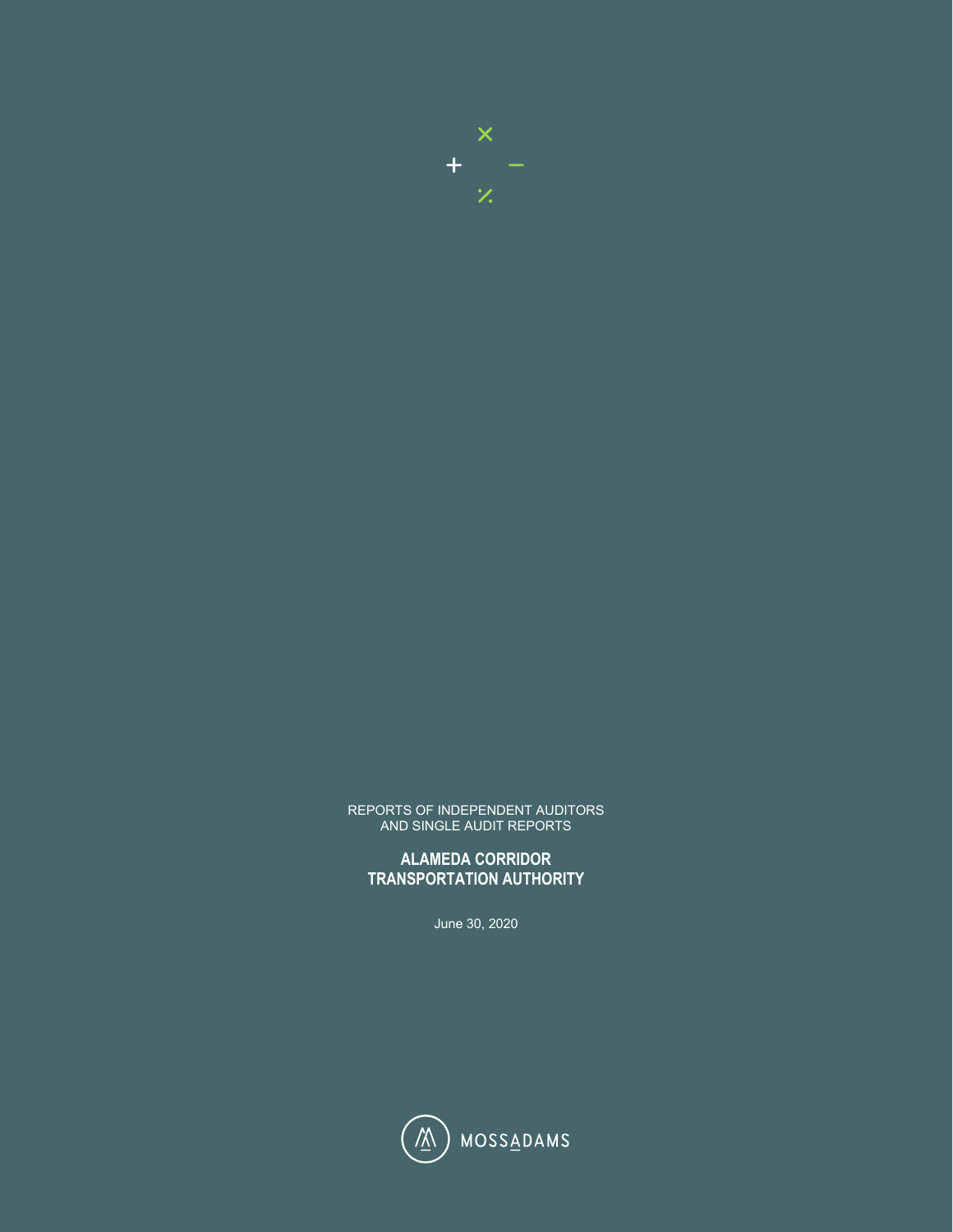# **Table of Contents**

|                                                                                                                                                                                                                                                    | <b>PAGE</b> |
|----------------------------------------------------------------------------------------------------------------------------------------------------------------------------------------------------------------------------------------------------|-------------|
| <b>Report of Independent Auditors on the Financial Statements</b><br>for the Year Ended June 30, 2020                                                                                                                                              | *           |
| <b>Report of Independent Auditors on Internal Control Over Financial</b><br>Reporting and on Compliance and Other Matters Based on an Audit of<br><b>Financial Statements Performed in Accordance with Government</b><br><b>Auditing Standards</b> | $1 - 2$     |
| Report of Independent Auditors on Compliance for the Major Federal Program;<br>Report on Internal Control Over Compliance; and<br>Report on the Schedule of Expenditures of Federal Awards<br><b>Required by the Uniform Guidance</b>              | $3 - 5$     |
| <b>Supplementary Information</b><br>Schedule of expenditures of federal awards<br>Notes to schedule of expenditures of federal awards                                                                                                              | 6           |
| <b>Schedule of Findings and Questioned Costs</b>                                                                                                                                                                                                   | 8           |

\* Incorporated by reference only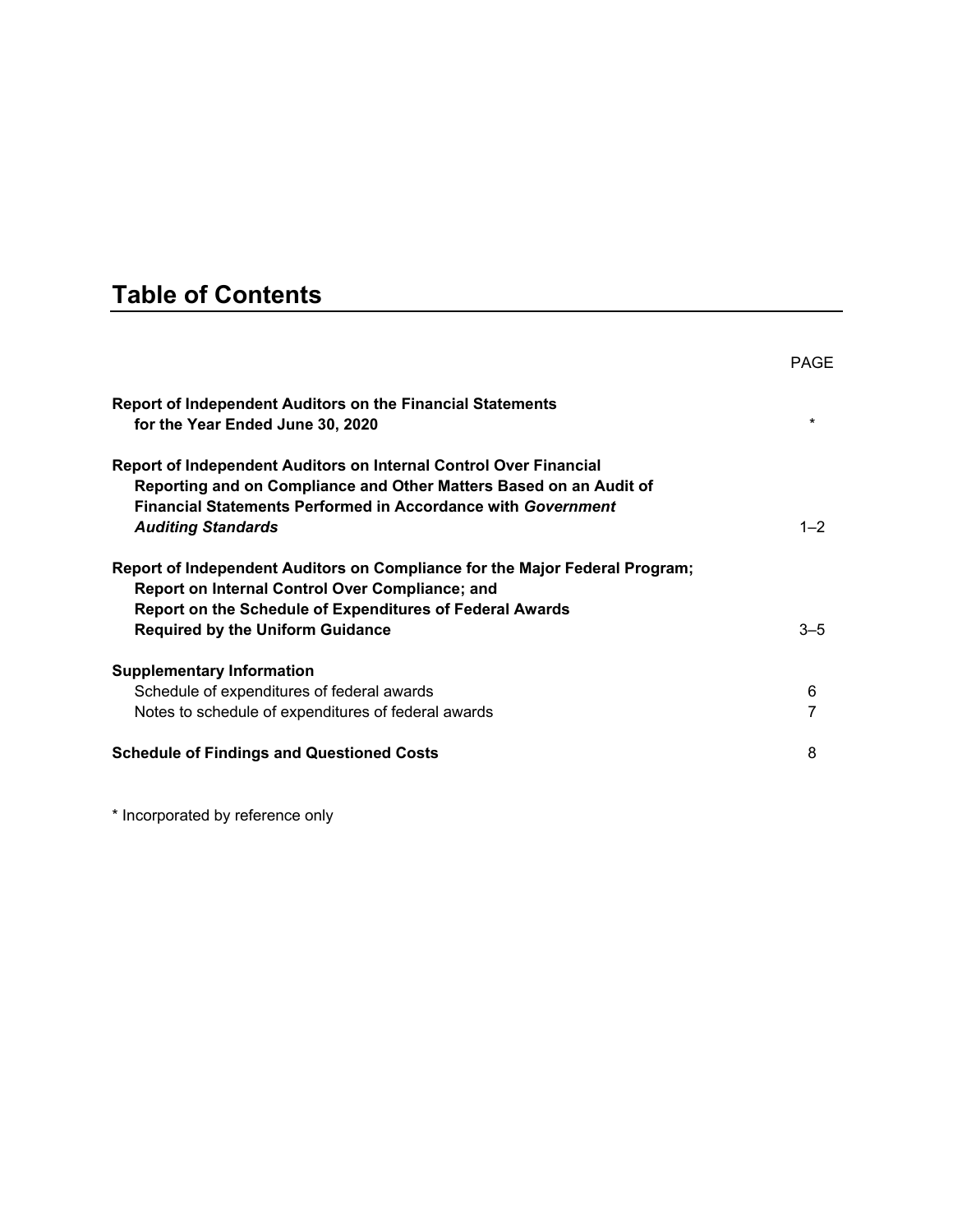

**Report of Independent Auditors on Internal Control Over Financial Reporting and on Compliance and Other Matters Based on an Audit of Financial Statements Performed in Accordance with** *Government Auditing Standards* 

To the Governing Board Alameda Corridor Transportation Authority

We have audited, in accordance with the auditing standards generally accepted in the United States of America and the standards applicable to financial audits contained in *Government Auditing Standards* issued by the Comptroller General of the United States, the basic financial statements of Alameda Corridor Transportation Authority ("ACTA" or the "Authority"), which comprise the statement of net position as of June 30, 2020, and the related statements of revenues, expenses, and changes in net position and cash flows for the year then ended, and the related notes to the financial statements, and have issued our report thereon dated November 5, 2020.

## **Internal Control Over Financial Reporting**

In planning and performing our audit of the financial statements, we considered ACTA's internal control over financial reporting (internal control) as a basis for designing audit procedures that are appropriate in the circumstances for the purpose of expressing our opinion on the financial statements, but not for the purpose of expressing an opinion on the effectiveness of ACTA's internal control. Accordingly, we do not express an opinion on the effectiveness of ACTA's internal control.

A *deficiency in internal control* exists when the design or operation of a control does not allow management or employees, in the normal course of performing their assigned functions, to prevent, or detect and correct, misstatements on a timely basis. A *material weakness* is a deficiency, or a combination of deficiencies, in internal control such that there is a reasonable possibility that a material misstatement of the entity's financial statements will not be prevented, or detected and corrected, on a timely basis. A *significant deficiency* is a deficiency, or a combination of deficiencies, in internal control that is less severe than a material weakness, yet important enough to merit attention by those charged with governance.

Our consideration of internal control was for the limited purpose described in the first paragraph of this section and was not designed to identify all deficiencies in internal control that might be material weaknesses or significant deficiencies. Given these limitations, during our audit we did not identify any deficiencies in internal control that we consider to be material weaknesses. However, material weaknesses may exist that have not been identified.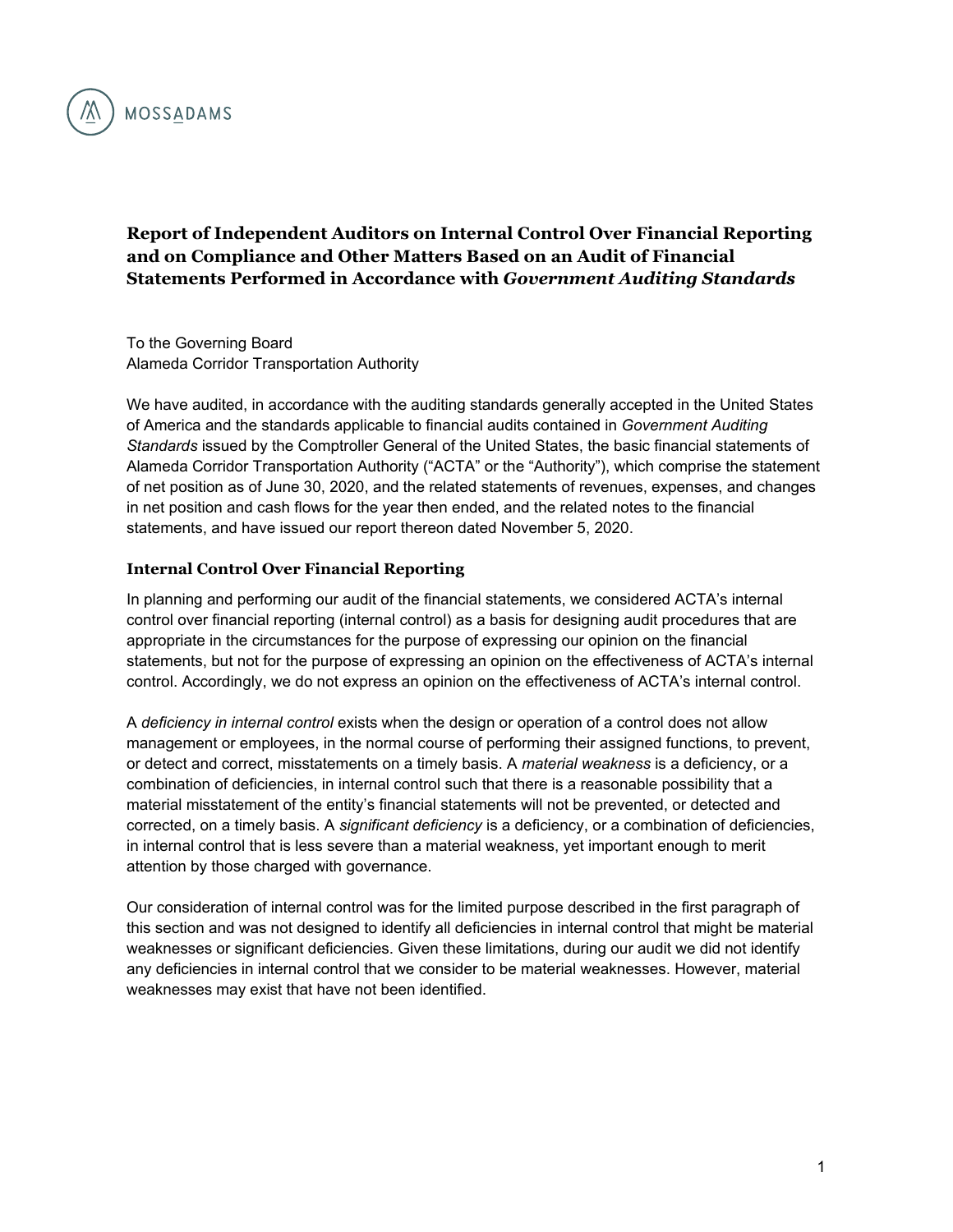# **Compliance and Other Matters**

As part of obtaining reasonable assurance about whether ACTA's financial statements are free from material misstatement, we performed tests of its compliance with certain provisions of laws, regulations, contracts, and grant agreements, noncompliance with which could have a direct and material effect on the financial statements. However, providing an opinion on compliance with those provisions was not an objective of our audit, and accordingly, we do not express such an opinion. The results of our tests disclosed no instances of noncompliance or other matters that are required to be reported under *Government Auditing Standards.* 

# **Purpose of this Report**

The purpose of this report is solely to describe the scope of our testing of internal control and compliance and the results of that testing, and not to provide an opinion on the effectiveness of the entity's internal control or on compliance. This report is an integral part of an audit performed in accordance with *Government Auditing Standards* in considering the entity's internal control and compliance. Accordingly, this communication is not suitable for any other purpose.

Moss adams LLP

Irvine, California November 5, 2020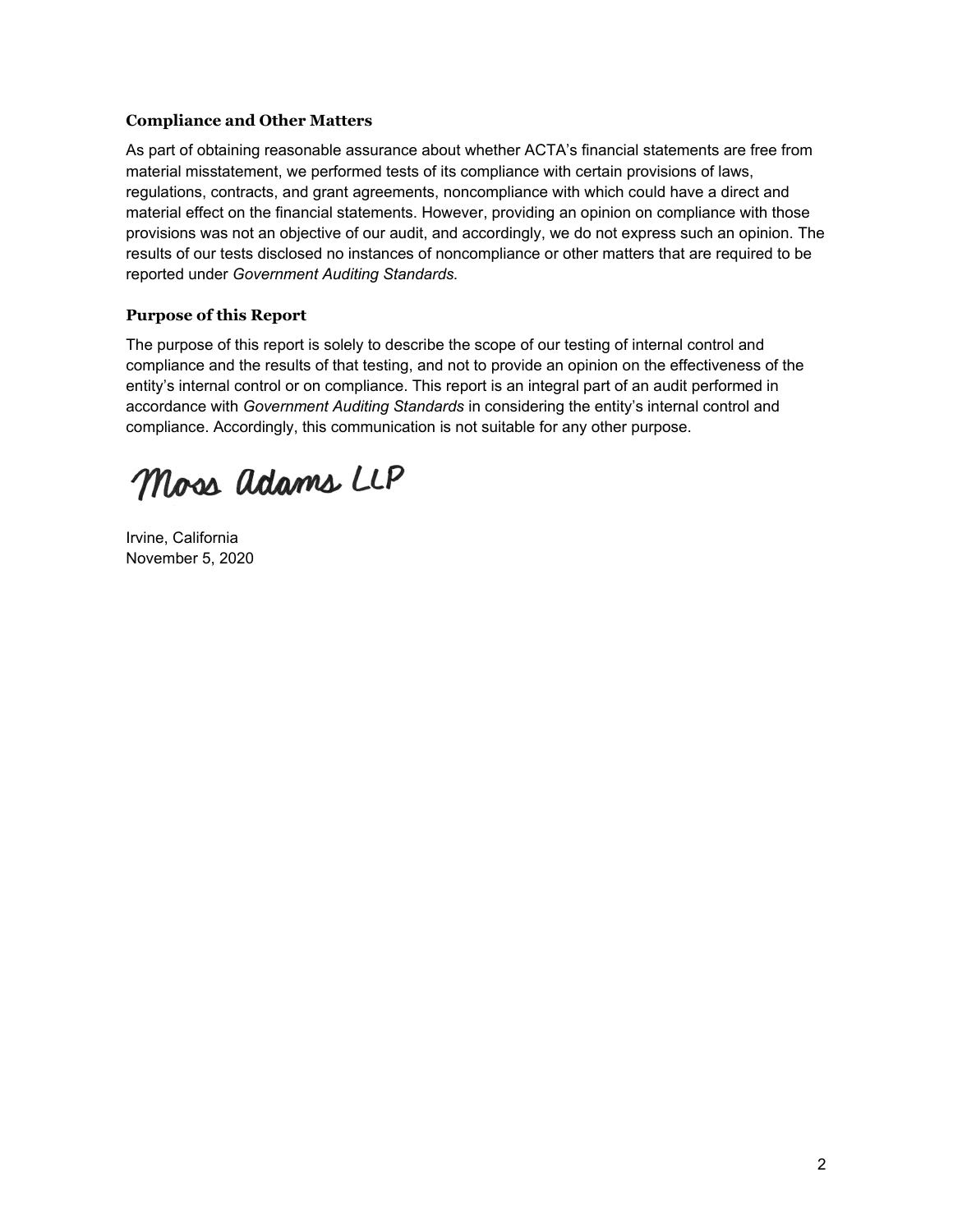

**Report of Independent Auditors on Compliance for the Major Federal Program; Report on Internal Control Over Compliance; and Report on the Schedule of Expenditures of Federal Awards Required by the Uniform Guidance** 

To the Governing Board Alameda Corridor Transportation Authority

## **Report on Compliance for the Major Federal Program**

We have audited Alameda Corridor Transportation Authority's ("ACTA" or the "Authority") compliance with the types of compliance requirements described in the *OMB Compliance Supplement* that could have a direct and material effect on ACTA's major federal program for the year ended June 30, 2020. ACTA's major federal program is identified in the summary of auditor's results section of the accompanying schedule of findings and questioned costs.

#### *Management's Responsibility*

Management is responsible for compliance with federal statutes, regulations, and the terms and conditions of its federal awards applicable to its federal programs.

#### *Auditor's Responsibility*

Our responsibility is to express an opinion on compliance for ACTA's major federal program based on our audit of the types of compliance requirements referred to above. We conducted our audit of compliance in accordance with auditing standards generally accepted in the United States of America; the standards applicable to financial audits contained in *Government Auditing Standards*, issued by the Comptroller General of the United States; and the audit requirements of Title 2 U.S. *Code of Federal Regulations* (CFR) Part 200, *Uniform Administrative Requirements, Cost Principles, and Audit Requirements for Federal Awards* (Uniform Guidance). Those standards and the Uniform Guidance require that we plan and perform the audit to obtain reasonable assurance about whether noncompliance with the types of compliance requirements referred to above that could have a direct and material effect on a major federal program occurred. An audit includes examining, on a test basis, evidence about ACTA's compliance with those requirements and performing such other procedures as we considered necessary in the circumstances.

We believe that our audit provides a reasonable basis for our opinion on compliance for the major federal program. However, our audit does not provide a legal determination of ACTA's compliance.

#### *Opinion on the Major Federal Program*

In our opinion, ACTA complied, in all material respects, with the types of compliance requirements referred to above that could have a direct and material effect on its major federal program for the year ended June 30, 2020.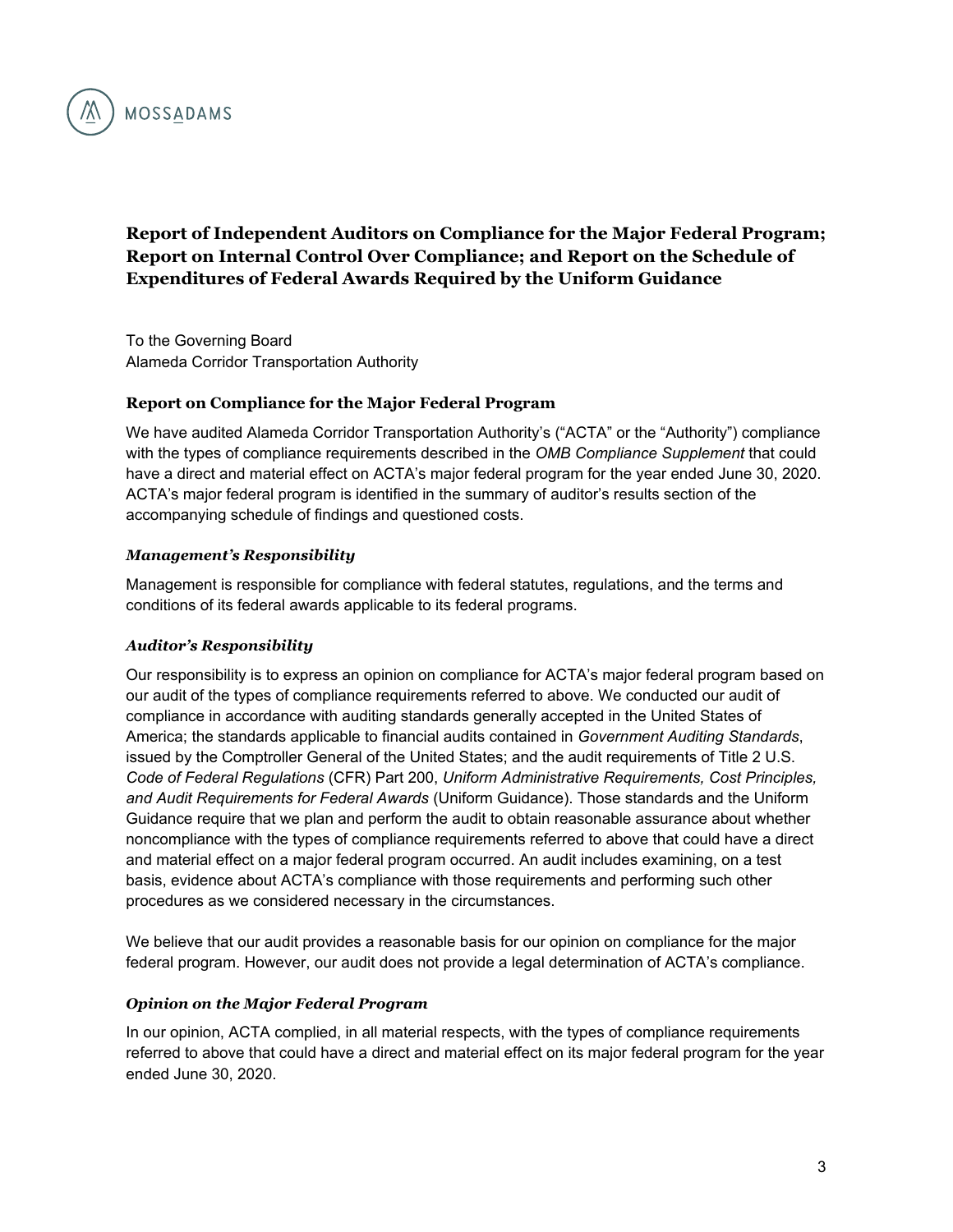## **Report on Internal Control Over Compliance**

Management of ACTA is responsible for establishing and maintaining effective internal control over compliance with the types of compliance requirements referred to above. In planning and performing our audit of compliance, we considered ACTA's internal control over compliance with the types of requirements that could have a direct and material effect on the major federal program to determine the auditing procedures that are appropriate in the circumstances for the purpose of expressing an opinion on compliance for the major federal program and to test and report on internal control over compliance in accordance with the Uniform Guidance, but not for the purpose of expressing an opinion on the effectiveness of internal control over compliance. Accordingly, we do not express an opinion on the effectiveness of ACTA's internal control over compliance.

A *deficiency in internal control over compliance* exists when the design or operation of a control over compliance does not allow management or employees, in the normal course of performing their assigned functions, to prevent, or detect and correct, noncompliance with a type of compliance requirement of a federal program on a timely basis. A *material weakness in internal control over compliance* is a deficiency, or a combination of deficiencies, in internal control over compliance such that there is a reasonable possibility that material noncompliance with a type of compliance requirement of a federal program will not be prevented, or detected and corrected, on a timely basis. A *significant deficiency in internal control over compliance* is a deficiency, or a combination of deficiencies, in internal control over compliance with a type of compliance requirement of a federal program that is less severe than a material weakness in internal control over compliance, yet important enough to merit attention by those charged with governance.

Our consideration of internal control over compliance was for the limited purpose described in the first paragraph of this section and was not designed to identify all deficiencies in internal control over compliance that might be material weaknesses or significant deficiencies. We did not identify any deficiencies in internal control over compliance that we consider to be material weaknesses. However, material weaknesses may exist that have not been identified.

The purpose of this report on internal control over compliance is solely to describe the scope of our testing of internal control over compliance and the results of that testing based on the requirements of the Uniform Guidance. Accordingly, this report is not suitable for any other purpose.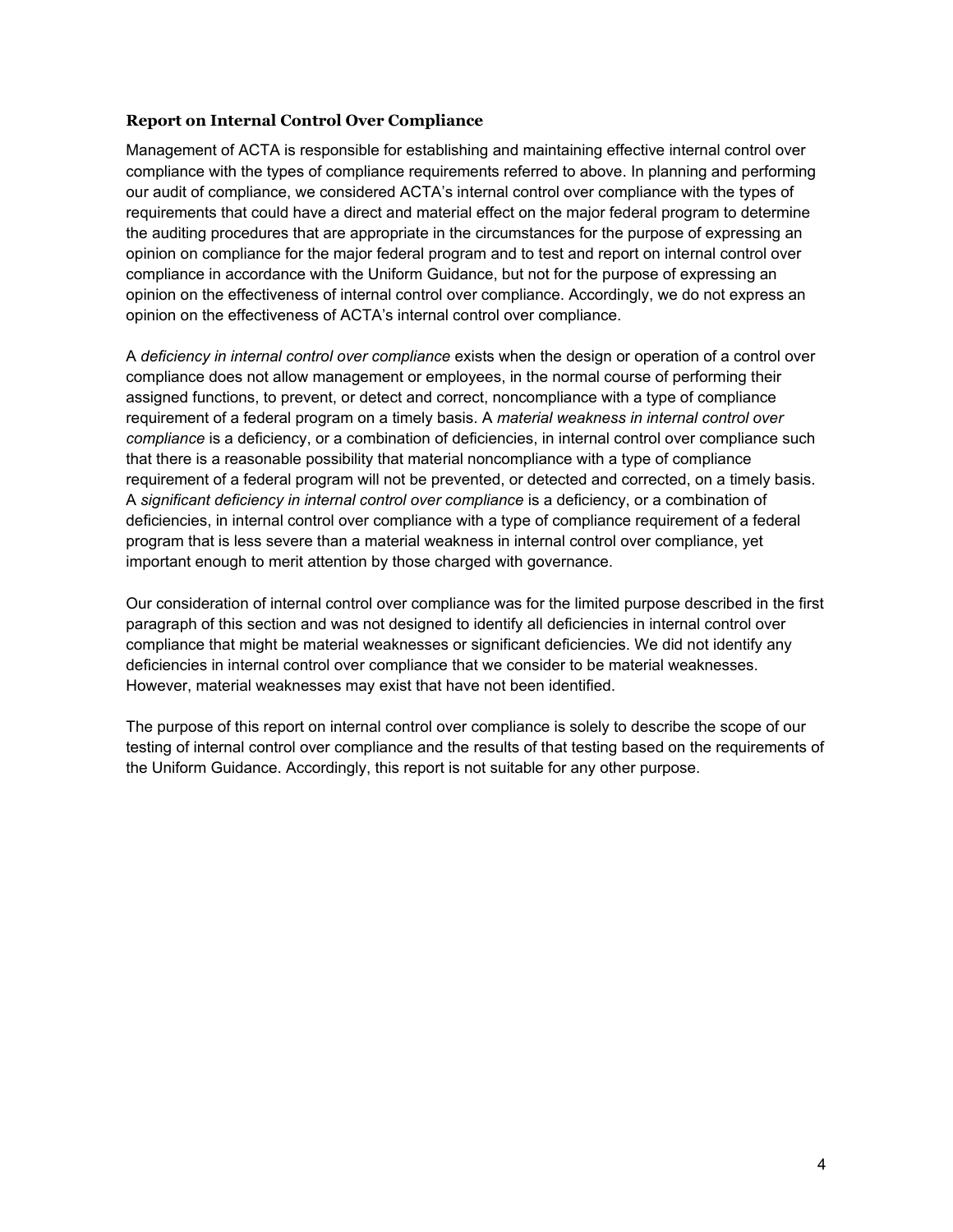# **Report on Schedule of Expenditures of Federal Awards Required by the Uniform Guidance**

We have audited the financial statements of ACTA as of and for the year ended June 30, 2020, and have issued our report thereon dated November 5, 2020, which contained an unmodified opinion on those financial statements. Our audit was conducted for the purpose of forming an opinion on the financial statements as a whole. The accompanying schedule of expenditures of federal awards is presented for purposes of additional analysis as required by the Uniform Guidance and is not a required part of the financial statements. Such information is the responsibility of management and was derived from and relates directly to the underlying accounting and other records used to prepare the financial statements. The information has been subjected to the auditing procedures applied in the audit of the financial statements and certain additional procedures, including comparing and reconciling such information directly to the underlying accounting and other records used to prepare the financial statements or to the financial statements themselves, and other additional procedures in accordance with auditing standards generally accepted in the United States of America. In our opinion, the schedule of expenditures of federal awards is fairly stated in all material respects in relation to the financial statements as a whole.

Moss adams LLP

Irvine, California November 5, 2020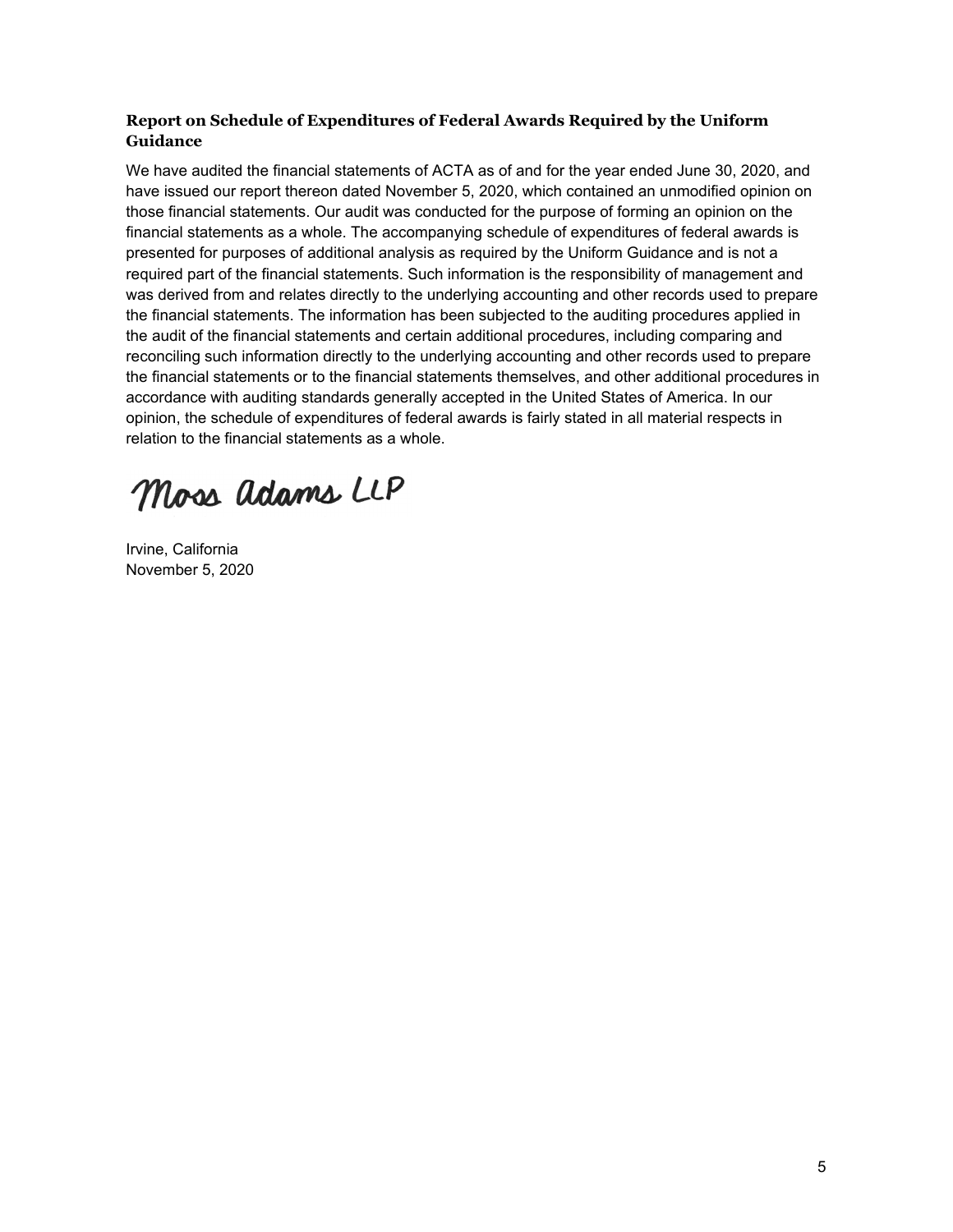# **Alameda Corridor Transportation Authority Schedule of Expenditures of Federal Awards Year Ended June 30, 2020**

| Federal Grantor/Pass-through Grantor/<br>Program or Cluster Title                                                                           | <b>CFDA</b><br><b>Number</b> | Pass-through Entity<br><b>Identifying Number</b> | Federal<br><b>Expenditures</b> | Passed-<br>through to<br>Subrecipients |
|---------------------------------------------------------------------------------------------------------------------------------------------|------------------------------|--------------------------------------------------|--------------------------------|----------------------------------------|
| HIGHWAY PLANNING AND CONSTRUCTION CLUSTER<br>U.S. Department of Transportation<br>Pass through the California Department of Transportation: |                              |                                                  |                                |                                        |
| <b>Highway Planning and Construction</b>                                                                                                    | 20.205                       | 07-4914 & 07-4872                                | 888,687<br>S                   | \$                                     |
| Total U.S. Department of Transportation                                                                                                     |                              |                                                  | 888.687                        |                                        |
| Total Highway Planning and Construction Cluster                                                                                             |                              |                                                  | 888,687                        |                                        |
| <b>Total Expenditures of Federal Awards</b>                                                                                                 |                              |                                                  | 888,687                        | S                                      |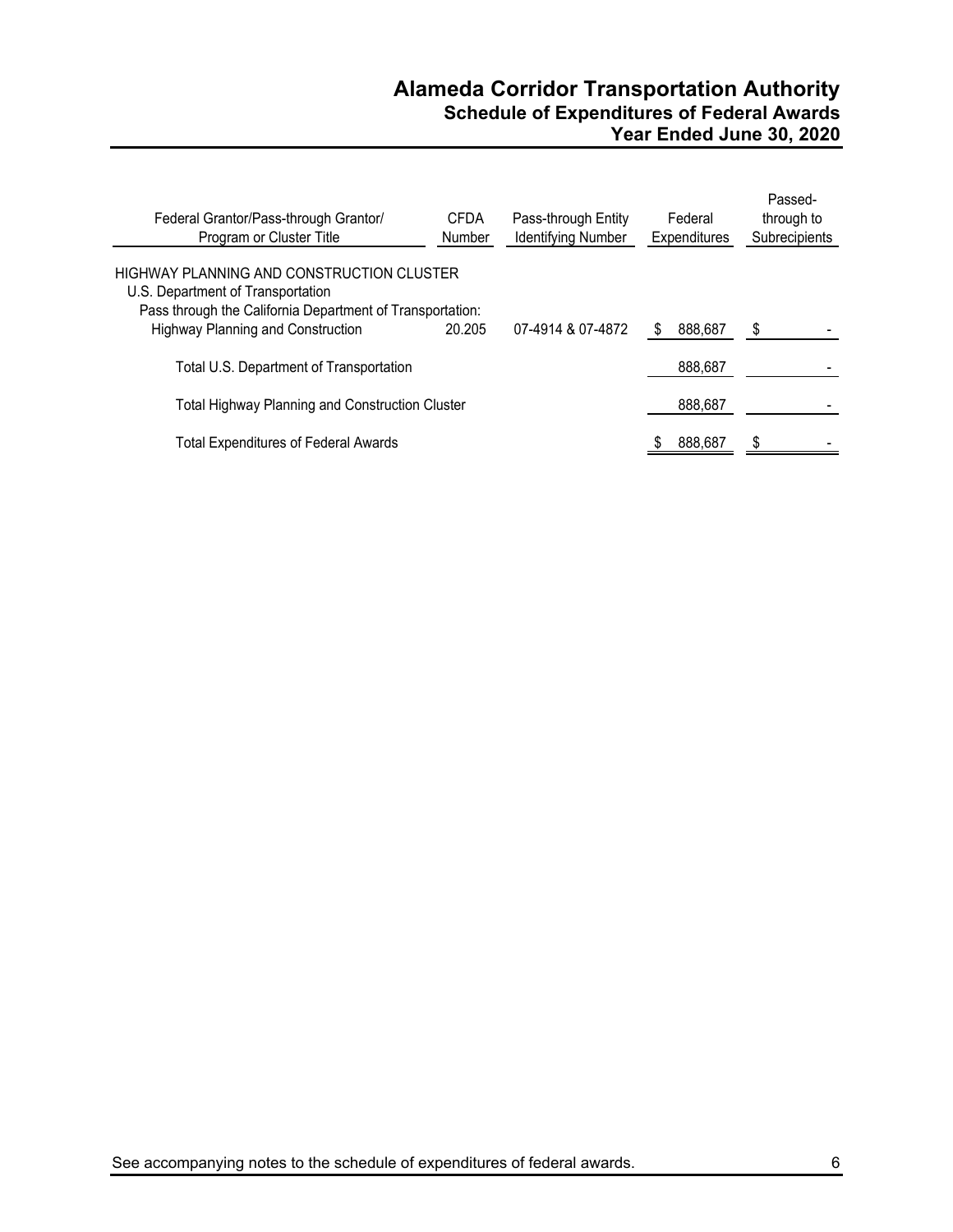## **Note 1 – Basis of Presentation**

The accompanying Schedule of Expenditures of Federal Awards ("Schedule") presents the expenditures of federal awards of the Alameda Corridor Transportation Authority ("ACTA") for the year ended June 30, 2020. The information in this Schedule is presented in accordance with the requirements of Title 2 U.S. *Code of Federal Regulations* (CFR) Part 200, *Uniform Administrative Requirements, Cost Principles, and Audit Requirements for Federal Awards* (Uniform Guidance). Because the Schedule presents only a selected portion of the operations of ACTA, it is not intended to, and does not, present the net position, changes in net position, or cash flows of ACTA.

ACTA's reporting entity is defined in Note 1 of ACTA's financial statements. All federal awards from federal agencies are included in the Schedule.

# **Note 2 – Summary of Significant Accounting Policies**

The accompanying Schedule is presented using the accrual basis of accounting, whereby eligible grant expenditures are recorded when incurred (i.e., when goods are received or services provided). Such expenditures are recognized following the cost principles in Uniform Guidance wherein certain types of expenditures are not allowable or limited as to reimbursement. Expenditures reported include any property or equipment acquisitions incurred under federal programs. Pass-through identifying numbers are presented where available.

ACTA is not eligible to use an indirect rate on these federal awards; therefore, the de minimis indirect cost rate as described in 2 CFR 200.414 is not being utilized.